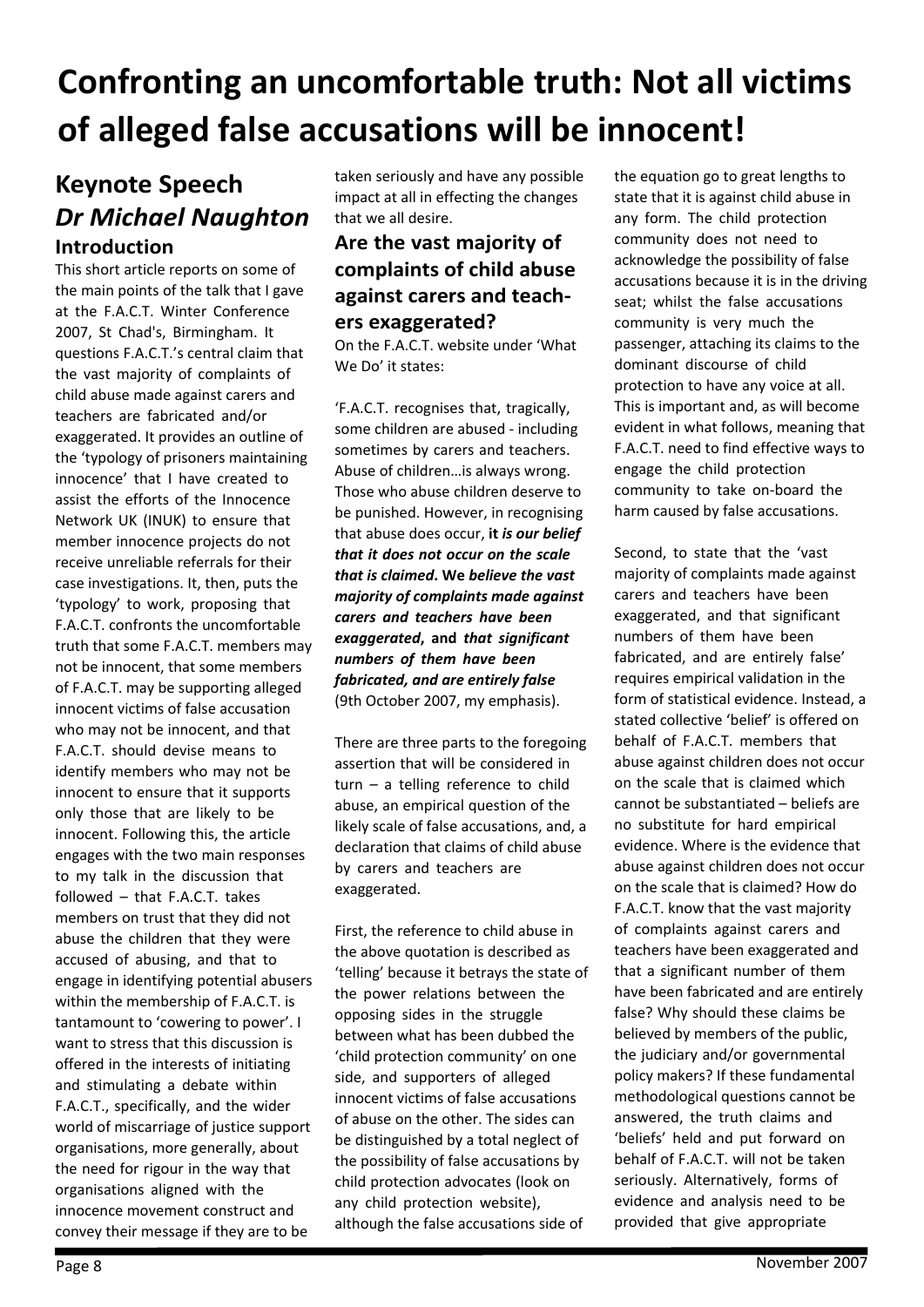support and credence to such contentions or F.A.C.T. will have little effect in the debates that it seeks to engage.

Third, to say that something is 'exaggerated' is not the same as saying that it is fabricated or entirely false. As I said on the day, if I slap a person, for example, who then reports to the police that I thumped her/him as hard as I could, it may well be exaggerated but it does not mean that a physical assault did not happen. How things are relayed from one person to another is highly subjective; what one person may believe is a little slap, another, who may be on the receiving end, may interpret the occurrence differently and in more significant terms; and, it is also possible that some people interpret a hard thump as a minor event and that some victims of abuse may not report the abuse due to their lived experiences and personal threshold of abuse toleration.

## **The typology of prisoners maintaining innocence**

The typology of prisoners maintaining innocence (which is also relevant to alleged victims of wrongful conviction who do not receive a custodial sentence) is a work-in-progress construction that I have devised as part of my work with the Innocence Network UK (INUK) in an attempt to provide reliable referrals to member innocence projects for further investigation. It stems, equally, from my concerns that befall all who attempt to support alleged innocent victims of wrongful convictions, i.e. the accusation that we believe and take on trust (discussed further in the next section) that all alleged victims are innocent. In this sense, the typology of prisoners maintaining innocence is a practical demonstration that we (the INUK) do not just believe all who claim innocence but, rather, employ a rigorous screening process that separates prisoners (or alleged innocent victims of wrongful

conviction) who are clearly not innocent from those that may be innocent.

In essence, applicants to the INUK are sent a detailed questionnaire that asks, for a full account of the basis of their innocence, among many other things such as the prosecutions case against them, their defence case, appeal history, parole status, and so on. From an analysis of the INUK questionnaires, a range of reasons and motivations for why convicted people say that they are innocent when they are not have, thus far, emerged. These range from those that maintain innocence in the hope that they will overturn their cases on an *abuse of process* (to acknowledge guilt effectively forecloses such a possibility); it includes those who are *ignorant of criminal law* and do not know that their behaviour is criminal, such as the applicant convicted of a joint enterprise crime who believed that because he did not actually hit the security guard that he was guilty of attempted robbery only and innocent of the murder he was jointly convicted for; it includes those who know that their actions constitute a criminal offence but *disagree* that it should, such as the applicant who believed that because he had video evidence that his former girlfriend had once consented to have sex with him he could never be guilty of rape; and, it includes cases where *innocence is maintained to protect loved ones* from the knowledge that they were lied to by the perpetrators of crime, such as the man who promised his mother that he would never commit another burglary and claimed that he had been 'fitted-up' by the police when he was reconvicted for a subsequent burglary, It was only when his mother had died that he admitted his guilt for his crimes.

At the same time, some alleged victims of wrongful conviction and/or imprisonment that say that they are innocent may be telling the truth. The criminal justice system is riddled with

flaws, revealed in successful appeals against criminal conviction: police officers transgress procedures (e.g. Cardiff Newsagent Three) and have even been shown to make deals with suspects for incriminating evidence to obtain criminal convictions (e.g. Bob Dudley and Reg Maynard); prosecutors fail to disclose vital evidence (e.g. John Kamara, the M25 Three, Cardiff Three); forensic science expert witnesses exaggerate or make mistakes (e.g. Sally Clark, Angela Cannings, Donna Anthony), people make false accusations (e.g. Mike Lawson, Basil Williams-Rigby, Anver Sheikh, Warren Blackwell); and defence lawyers can fail to adequately represent their clients (e.g. Andrew Adams). It is submitted that embracing the typology of prisoners maintaining innocence, honestly, whilst sustaining, also, that the flaws in the criminal justice process mean that it is possible that alleged victims of false accusations may be innocent does not detract from the forcefulness of the counter-discourse against false accusations and/or wrongful convictions. On the contrary, it only adds to it by taking seriously the possibility that people say that they are innocent for a variety of reasons when they are not, forcing 'the other side' to also recognise and take seriously the reality of false accusations/wrongful convictions, something that it has, hitherto, not engaged with at all.

## **Should alleged victims of false accusations of abuse against children be taken on trust?**

One of the main objections to my proposal that F.A.C.T. members should be screened to eliminate the possibility that they are not innocent was that as the NSPCC (National Society for the Prevention of Cruelty to Children), police and courts, for instance, take accusations of abuse from children on trust that it is reasonable, therefore, that F.A.C.T. take members on trust, although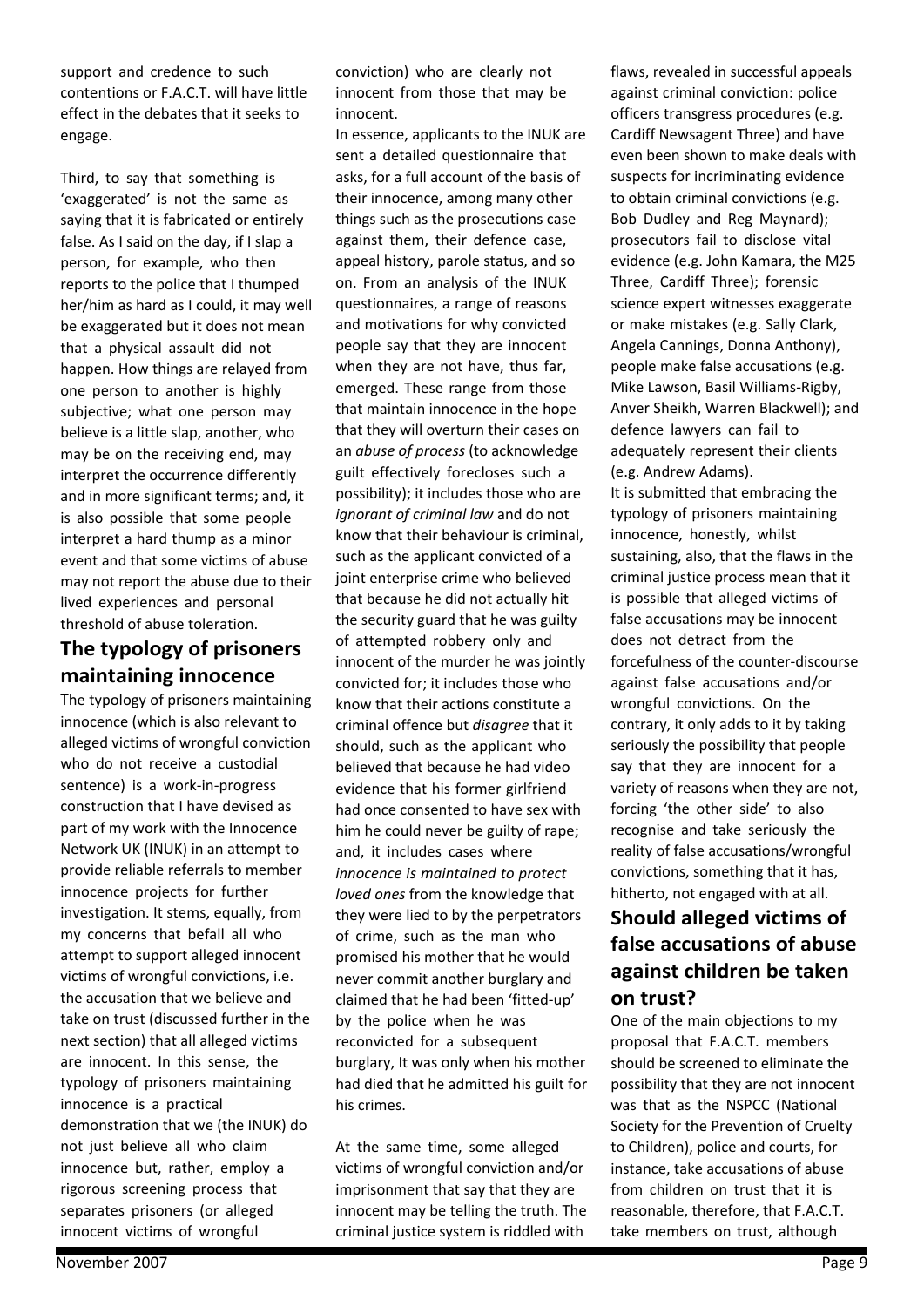they have recently been required to sign a warrant that they have never abused a child.

This position is problematic for at least the following reasons. First, logically speaking, if the argument is that there is a problem with organisations such as the NSPCC and/or agencies of the criminal justice system such as the police taking complaints of abuse on trust, then it does not follow that F.A.C.T. should also adopt a similar incredulous position – two wrongs certainly do not make a right. Second, we have to remember that the F.A.C.T. warrant is a recent requirement and are we really to believe that a person who could abuse a child would be unwilling to sign the F.A.C.T. declaration? Third, as indicated in the typology of prisoners maintaining innocence above, it is possible that F.A.C.T. members could sign the declaration believing for reasons of ignorance of criminal law that they are, in fact, innocent. It is also possible that members may disagree that their actions should be criminal or may even say that they are innocent to protect children, wives or parents, for instance, from the stigma of being related to a convicted pedophile, possibly the worst type of crime to be accused and/or convicted for. Fourth, it is not the case that all children who make complaints of abuse are believed on trust. The National Association of Schoolmasters Union of Women Teachers (NASUWT), the largest union representing teachers and headteachers throughout the UK, for instance, reports that:

'…over the last few years there have been 2,316 allegations against NASUWT members alone. Of the 2,231 which have been concluded, in a staggering 2,116 cases either no grounds were discovered for prosecution or the allegation was not proven at court' (NASUWT website, 16 October 2007).

Leaving aside the argument that just because something was not proven in court does not, necessarily, mean that the claim of abuse did not occur, this

indicates that F.A.C.T.'s assertion that the vast majority of complaints against teachers for abuse are false may have some sound statistical support. However, it does not support the claim that complaints of abuse by children are taken on trust, as the vast majority do not lead to prosecution and/or convictions. It is one thing to acknowledge that false accusations can and do occur and that innocent people can and are wrongly convicted and/or imprisoned and quite another to accept on trust all those who claim that they have been falsely accused. There is a world of difference between the reality that the criminal justice system is a human system in which mistakes and/or intentional forms of malpractice and misconduct occur and a commitment that, therefore, any and all who claim to be innocent are accepted as innocent. As was disclosed in the discussion, evidence, albeit anecdotally, does exist of applications for membership of F.A.C.T. that have been turned down because of suspicions that they were not innocent. This needs to be formalized and more widely communicated in the interest of enhancing the credibility of the organisation and warding off charges that there is no attention paid at all to the possibility that those who seek support from F.A.C.T. may not be innocent and that members are admitted entirely on trust.

#### **Cowering to power?**

Related to the apparent reluctance to devise proactive methods for restricting F.A.C.T. membership to those who can satisfy a more stringent test of their claim of innocence, it was claimed that to introduce such a system would just be 'cowering to power', persecuting still further innocent victims who have already suffered enough. My immediate response to this notion is that entrenched standpoints that are unwilling to concede the truth that some people who say that they are innocent of the crimes for which they have been accused, charged or convicted when they are not will

remain on the margins and have little impact, if any, in the struggle for power to change the way things are. Alternatively, I would simply argue that it is in the interests of the truly innocent that they can show that they are not associated with a group of alleged victims or an organisation that takes little care to ensure that its membership does not contain members that fall within the various categories of non-innocence listed in the typology of prisoners maintaining innocence. Simultaneously, F.A.C.T.'s stated belief in the indivisibility of justice - for those who are abused as children (and their families) and for those who are falsely accused of abuse (and their families) - would appear more meaningful and credible.

Historically, all prisoners maintaining innocence/alleged victims of wrongful conviction have been labelled as 'deniers', without any attempt by the agencies of the criminal justice system to determine the complex nature of the problem and the varied reasons for why people say that they are innocent. The typology of prisoners maintaining innocence starts to redress this neglect, providing, I believe, a powerful case that the agencies cannot (and should not want to!) side-step. Yes, some prisoners maintaining innocence/alleged innocent victims of wrongful convictions are not innocent and this must be taken seriously by both sides. At the same time, some prisoners/alleged innocent victims of wrongful convictions may well be innocent, which also need to be taken seriously by both sides. This is not cowering to power, it is to confront power!

#### **Conclusion**

Although the foregoing has been pitched in terms of the organisation F.A.C.T. and around issues pertinent to false accusations, the points made relate, generically, to all groups and organisations that stand against the wrongful conviction and/or imprisonment of the innocent. It is